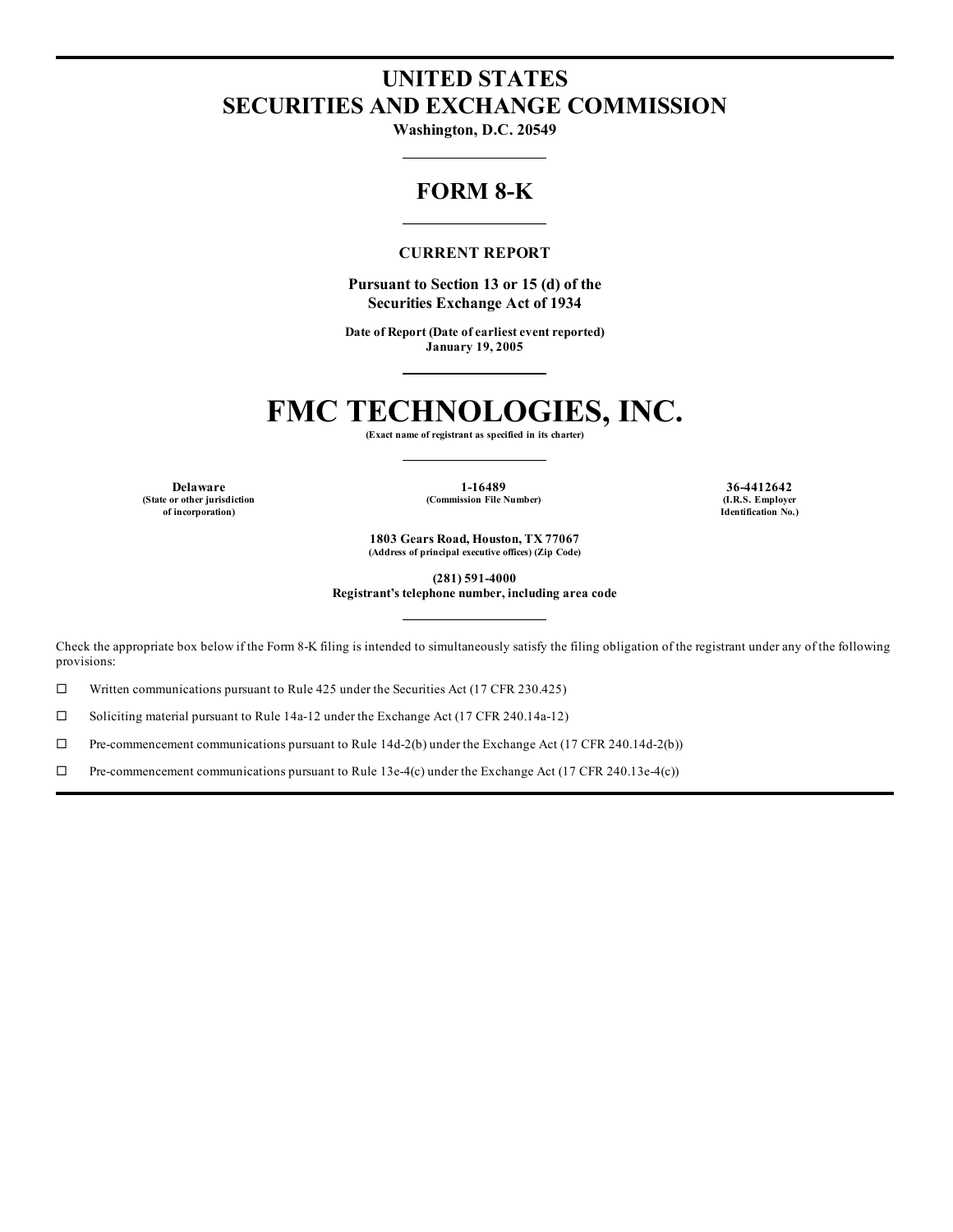#### **Section 7 – Regulation FD**

#### **Item 7.01. Regulation FD Disclosure**

On January 19, 2005, FMC Technologies, Inc. issued a press release announcing a presentation to be given by William H. Schumann, Senior Vice President and Chief Financial Officer, and Peter D. Kinnear, Executive Vice President, at the Credit Suisse First Boston 2005 Energy Summit in Vail, Colorado on Friday, February 4, 2005, at 9:25 AM Mountain Standard Time. A copy of the press release is furnished as Exhibit 99.1 to this report and is incorporated herein by reference.

#### **Section 9 – Financial Statements and Exhibits**

#### **Item 9.01. Financial Statements and Exhibits**

(c) Exhibits:

99.1 Press release issued by FMC Technologies, Inc. dated January 19, 2005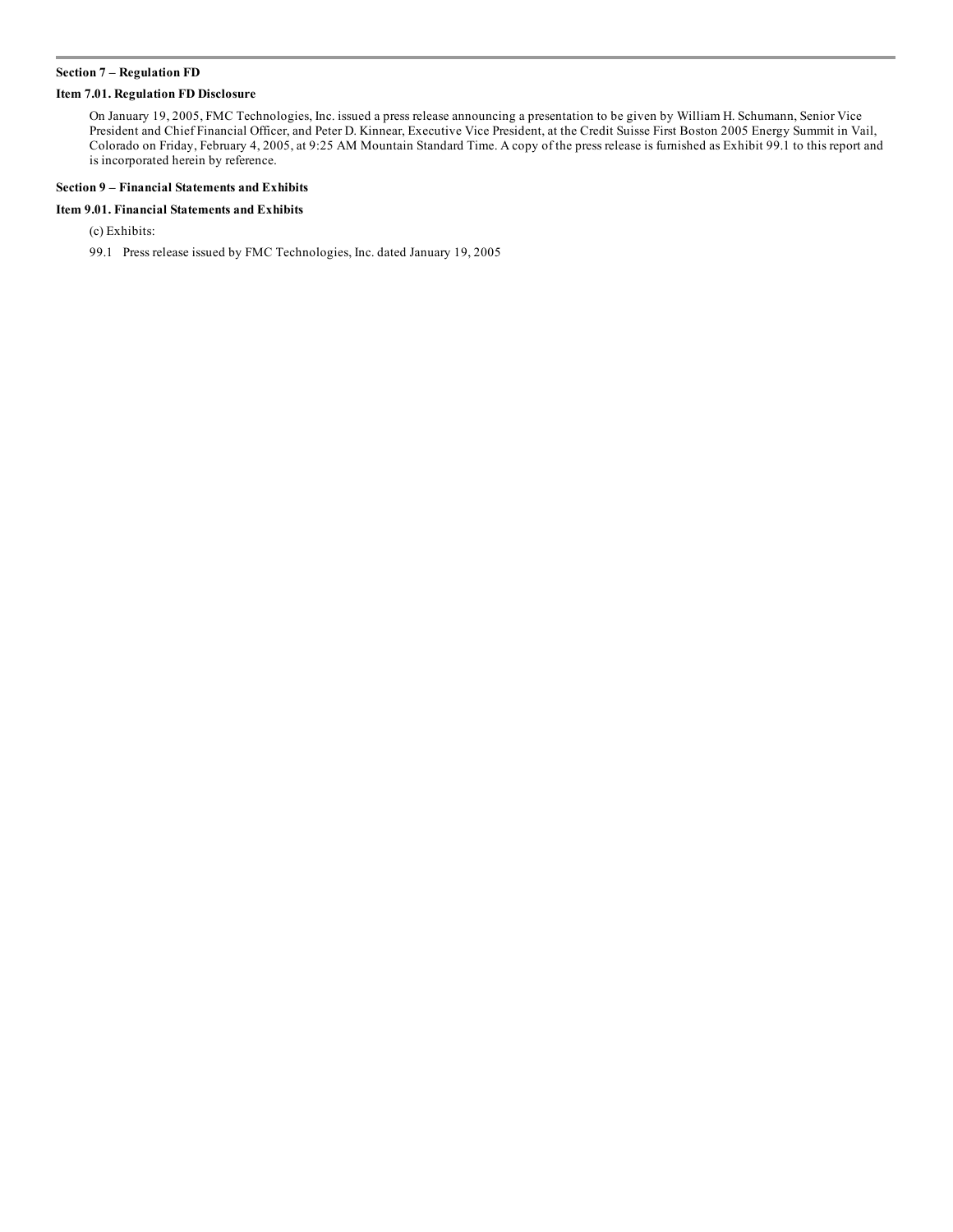#### **SIGNATURE**

Pursuant to the requirements of the Securities Exchange Act of 1934, the Registrant has duly caused this report to be signed on its behalf by the undersigned thereunto duly authorized.

#### **FMC TECHNOLOGIES, INC.**

By: /s/ William H. Schumann, III

William H. Schumann, III Senior Vice President and Chief Financial Officer

Date: January 19, 2005